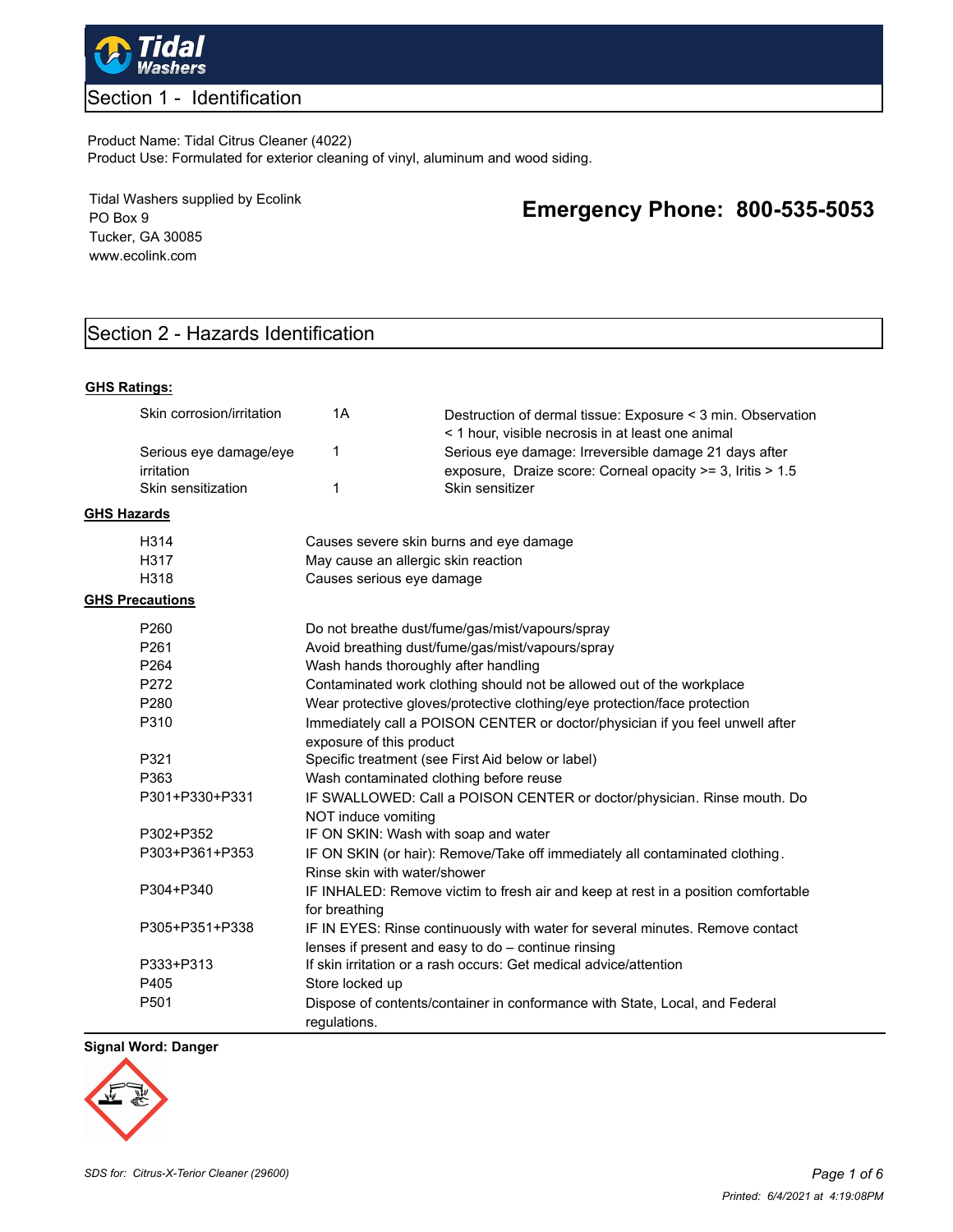## Section 3 - Composition, Information on Ingredients

| <b>Chemical Name</b>                  | <b>CAS number</b> | <b>Weight Concentration %</b> |
|---------------------------------------|-------------------|-------------------------------|
| Triphosphoric acid, sodium salt (1:5) | 7758-29-4         | $1.00\% - 5.00\%$             |

## Section 4 - First Aid Measures

**INHALATION:** If inhalation of mists, vapors, or spray occurs and adverse effects result, remove to uncontaminated area. Evaluate ABC's (is Airway constricted, is Breathing occurring, and is blood Circulating) and treat symptomatically. GET MEDICAL ATTENTION IMMEDIATELY. There is no specific antidote, treat symptomatically.

**EYE CONTACT:** Immediately flush contaminated eyes with a directed stream of water for as long as possible. Remove contact lenses, if present and easy to do. Continue rinsing. GET MEDICAL ATTENTION IMMEDIATELY. Washing eyes within several seconds is essential to achieve maximum effectiveness .

**SKIN CONTACT:** Immediately flush contaminated areas with water. Remove contaminated clothing, jewelry, and shoes immediately. Wash contaminated areas with large amounts of water.

GET MEDICAL ATTENTION IMMEDIATELY. Thoroughly clean and dry contaminated clothing before reuse. Discard contaminated leather goods.

**INGESTION:** If swallowed, do not induce vomiting. For definite or probable ingestion, do not administer oral fluids. If vomiting occurs spontaneously, keep airway clear. Monitor airway. Volume resuscitation (IV fluids) and circulatory support (CPR) may be required. Never give anything by mouth to an unconscious or convulsive person. GET MEDICAL ATTENTION IMMEDIATELY.

**Notes to Physician:** Medical observation and assessment is recommended for all ingestions, all eye exposures, and symptomatic inhalation and dermal exposures. For symptomatic ingestion, do not administer oral fluids and consider investigation by endoscopy, X-ray, or CT scan. Esophageal perforation, airway compromise, hypotension, and shock are possible. For prolonged exposures and significant exposures, consider delayed injury to exposed tissues. There is no antidote. Treatment is supportive care. Follow normal parameters for airway, breathing, and circulation. Surgical intervention may be required.

| Section 5 - Fire Fighting Measures   |      |  |  |  |  |
|--------------------------------------|------|--|--|--|--|
| Flash Point: N/A                     |      |  |  |  |  |
| LEL:                                 | UEL: |  |  |  |  |
| Fire Hazard: Negligible fire hazard. |      |  |  |  |  |
| <b>Flash point: Not flammable</b>    |      |  |  |  |  |

**Extinguishing Media:** Use extinguishing agents appropriate for surrounding fire.

**Sensitivity to Mechanical Impact:** Not sensitive. **Sensitivity to Static Discharge:** Not sensitive. **GHS:Physical Hazards:** - Corrosive to Metals

Hazardous Decomposition: Toxic Vapors of Sodium Oxide

**Fire Fighting:** Move container from fire area if it can be done without risk. Cool containers with water. Avoid contact with skin.Do not apply water directly on this product. Heat is generated when mixed with water. Wear NIOSH approved positive-pressure self-contained breathing apparatus operated in pressure demand mode.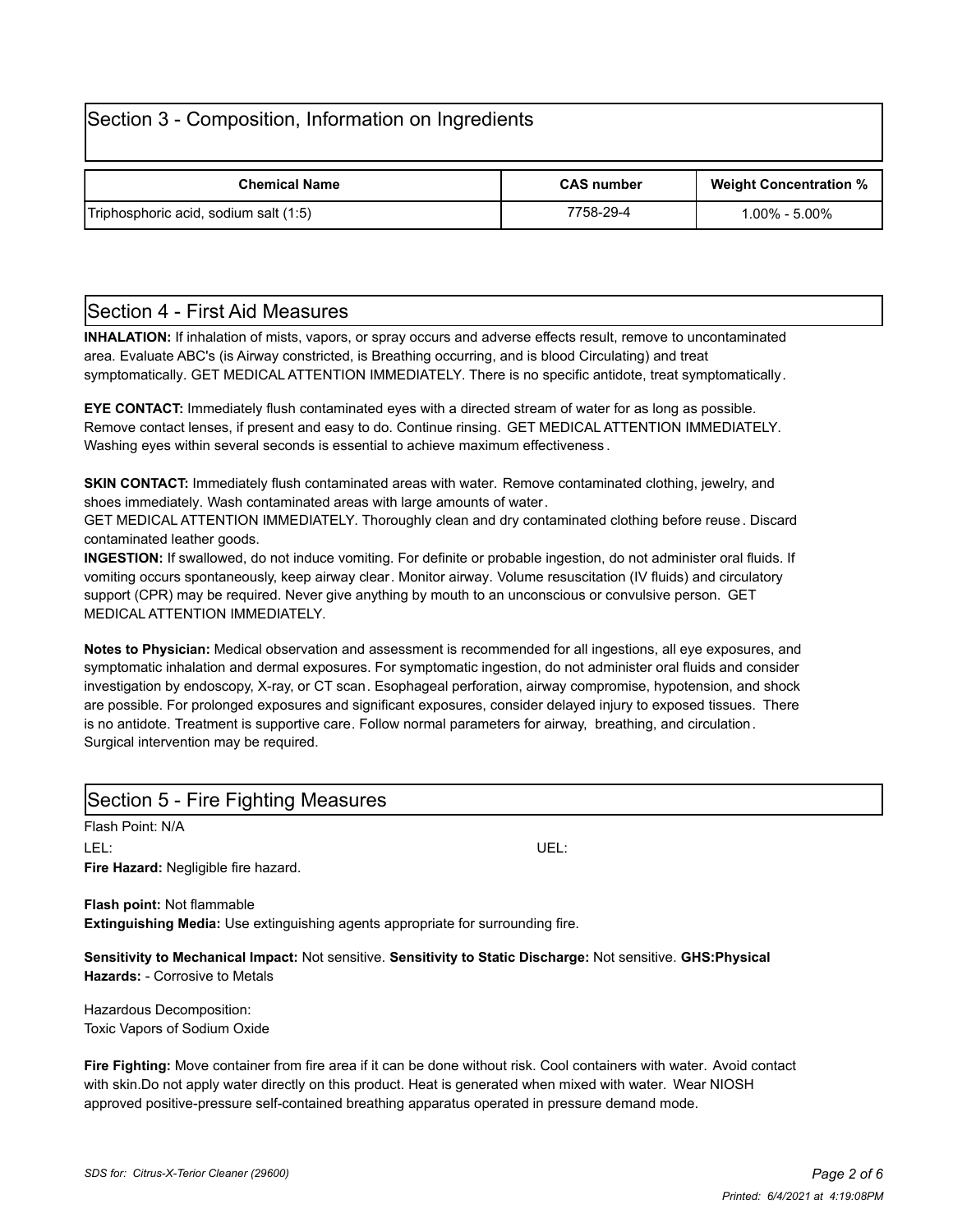## Section 6 - Accidental Release Measures

**Personal Precautions:** Do not get in eyes, on skin or on clothing. Avoid breathing mist, vapor, or spray. Do not ingest. Wear appropriate personal protective equipment recommended in Section 8 of the SDS. **Methods and Materials for Containment and Cleaning Up:** In case of spill or leak, stop the leak as soon as

possible, if safe to do so. Completely contain spilled materials with dikes, sandbags, etc. Shovel dry material into suitable container. Liquid material may be removed with a vacuum truck. Remaining material may be diluted with water and neutralized with dilute acid, then absorbed and collected. Flush spill area with water, if appropriate. **Environmental Precautions:** Keep out of water supplies and sewers. Do not flush into surface water or sanitary sewer system. This material is alkaline and may raise the pH of surface waters with low buffering capacity . Releases should be reported, if required, to appropriate agencies.

## Section 7 - Handling & Storage

**Handling Procedures:** Avoid breathing vapor or mist. Do not get in eyes, on skin, or on clothing. Wash thoroughly after handling. Do not ingest. Do not eat, drink or smoke in areas where this material is used. Wear personal protective equipment as described in Exposure Controls/Personal Protection (Section 8) of the SDS. NEVER add water to product. When

mixing, slowly add to water to minimize heat generation and spattering.

**Storage Conditions:** Store and handle in accordance with all current regulations and standards. Keep container tightly closed and properly labeled. Do not store in aluminum container or use aluminum fittings or transfer lines, as flammable hydrogen gas may be generated. Keep separated from incompatible substances (see Section 10 of SDS).

## Section 8 - Exposure Controls/Personal Protection

| <b>Chemical Name / CAS No.</b>                              | <b>OSHA Exposure Limits</b>                                                                                | <b>ACGIH Exposure Limits</b> | <b>Other Exposure Limits</b> |
|-------------------------------------------------------------|------------------------------------------------------------------------------------------------------------|------------------------------|------------------------------|
| Triphosphoric acid, sodium<br>$ $ salt $(1:5)$<br>7758-29-4 | TWA 15mg/m3 total dust<br>TWA 5mg/m3 respirable dust<br>as Particulates not otherwise<br>classified (PNOC) | Not Established              | Not Established              |

#### **ENGINEERING CONTROLS:**

Provide local exhaust ventilation where dust or mist may be generated. Ensure compliance with applicable exposure limits.

**Respiratory Protection:** An approved respirator with N95 (dust, fume, mist) cartridges may be permissible under certain circumstances where airborne concentrations are expected to exceed exposure limits, or when symptoms have been observed that are indicative of overexposure. If eye irritation occurs, a full face style mask should be used. A respiratory protection program that meets applicable regulatory requirements must be followed whenever workplace conditions

warrant use of a respirator.

#### PERSONAL PROTECTIVE EQUIPMENT:

Eye Protection: Wear chemical safety goggles with a faceshield to protect against eye and skin contact when appropriate. Provide an emergency eye wash fountain and quick drench shower in the immediate work area. Skin and Body Protection: Wear chemical resistant clothing and rubber boots when potential for contact with the material exists. Contaminated clothing should be removed, then discarded or laundered. Hand Protection: Wear appropriate chemical resistant gloves

Protective Material Types: Natural rubber, Neoprene, Nitrile, Polyvinyl chloride (PVC), Tyvek, Tychem .

Respiratory Protection: A NIOSH approved respirator with N95 (dust, fume, mist) cartridges may be permissible under certain circumstances where airborne concentrations are expected to exceed exposure limits, or when symptoms have been observed that are indicative of overexposure. If eye irritation occurs, a full face style mask should be used. A respiratory protection program that meets 29 CFR 1910.134 must be followed whenever workplace conditions warrant use of a respirator.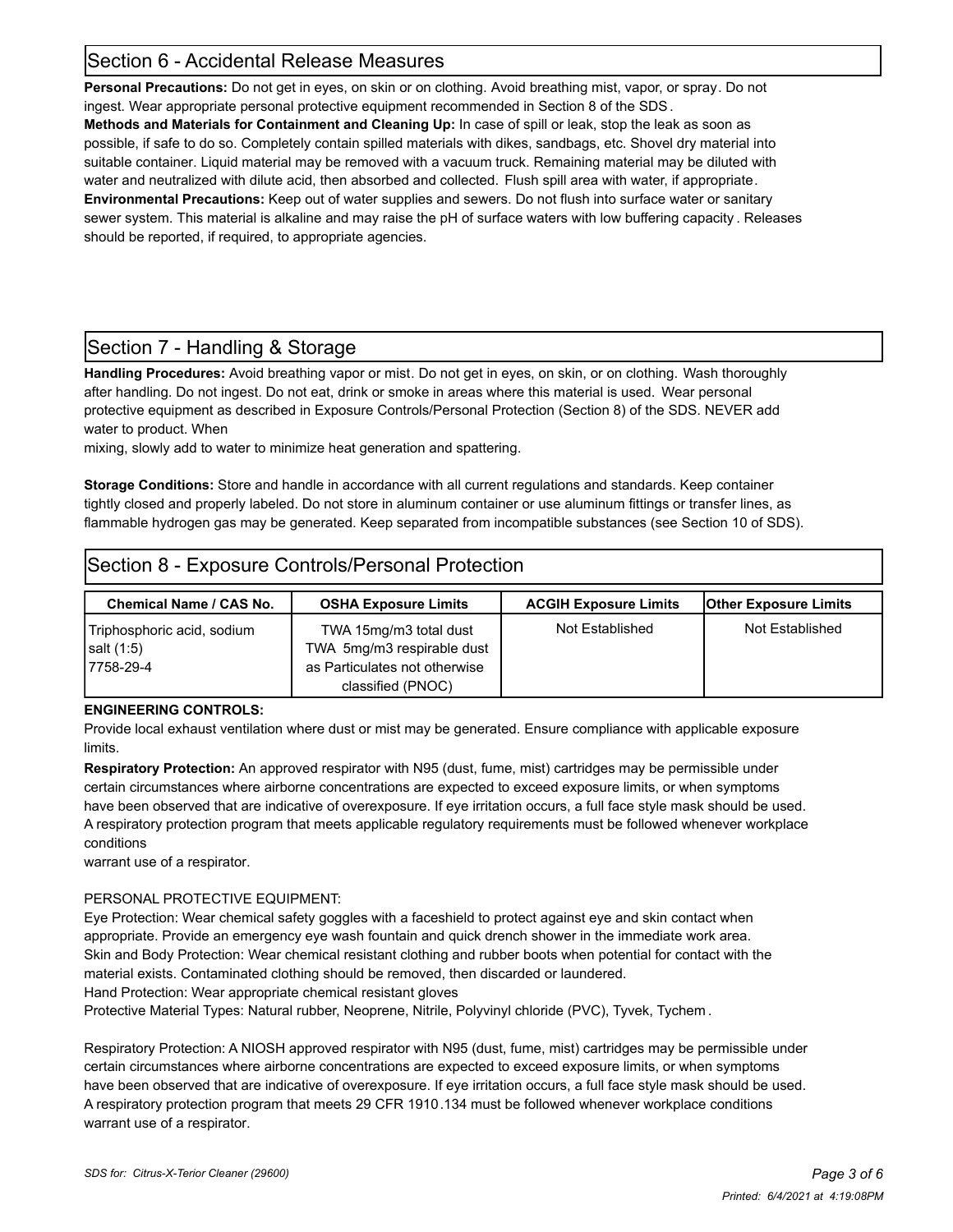**HYGIENE MEASURES:** Handle in accordance with good industrial hygiene and safety practices. Wash hands and affected skin immediately after handling, before breaks, and at the end of the workday . When using do not eat or drink. When using do not smoke.

## Section 9 - Physical & Chemical Properties

**Appearance** Clear Liquid **Constanting Clear Liquid Constanting Clear Citrus Odor** Citrus **pH** 12.5-13.5 **Color** Orange **Specific Gravity** 1.050-1.055

## Section 10 - Stability & Reactivity

**Reactivity/ Stability:** Stable at normal temperatures and pressures.

**Conditions to Avoid:** Mixing with acid, or incompatible materials may cause splattering and release of large amounts of heat. Will react with some metals forming flammable hydrogen gas. Carbon monoxide gas may form upon contact with reducing sugars, food and beverage products in enclosed spaces.

**STABLE** 

#### **Incompatibilities:**

Strong Oxidzing agents, Strong Acids

#### **Hazardous Decomposition:**

Toxic Vapors of Sodium Oxide

Oxides of Sodium, Oxides of Phosphorus

Hazardous polymerization will not occur.

#### Section 11 - Toxicological Information

#### **Mixture Toxicity**

#### **ACUTE TOXICITY:**

The severity of the tissue damage is a function of its concentration, the length of tissue contact time, and local tissue conditions. After exposure there may be a time delay before irritation and other effects occur . This material is a strong irritant and is corrosive to the skin, eyes, and mucous membranes. This material may cause severe burns and permanent damage to any tissue with which it comes into contact. Inhalation will cause severe irritation, possible burns with pulmonary edema, which may lead to pneumonitis. Skin contact with this material may cause severe irritation and corrosion of tissue. Repeated exposure may cause dermatitis. Eye contact can cause severe irritation, corrosion with possible corneal damage and blindness. Ingestion may cause irritation, corrosion/ulceration, nausea, and vomiting.

**CARCINOGENICITY:** This product is not classified as a carcinogen by NTP, IARC or OSHA.

CAS Number Description % Weight Carcinogen Rating

## Section 12 - Ecological Information

#### **ECOTOXICITY DATA:**

**Aquatic Toxicity:** This material has exhibited moderate toxicity to aquatic organisms. Data provided are for sodium hydroxide. **Fish Toxicity:** LC50 Brook trout: 25 ppm/ 24 hr LC50 King salmon: 48 ppm **Invertebrate Toxicity:**